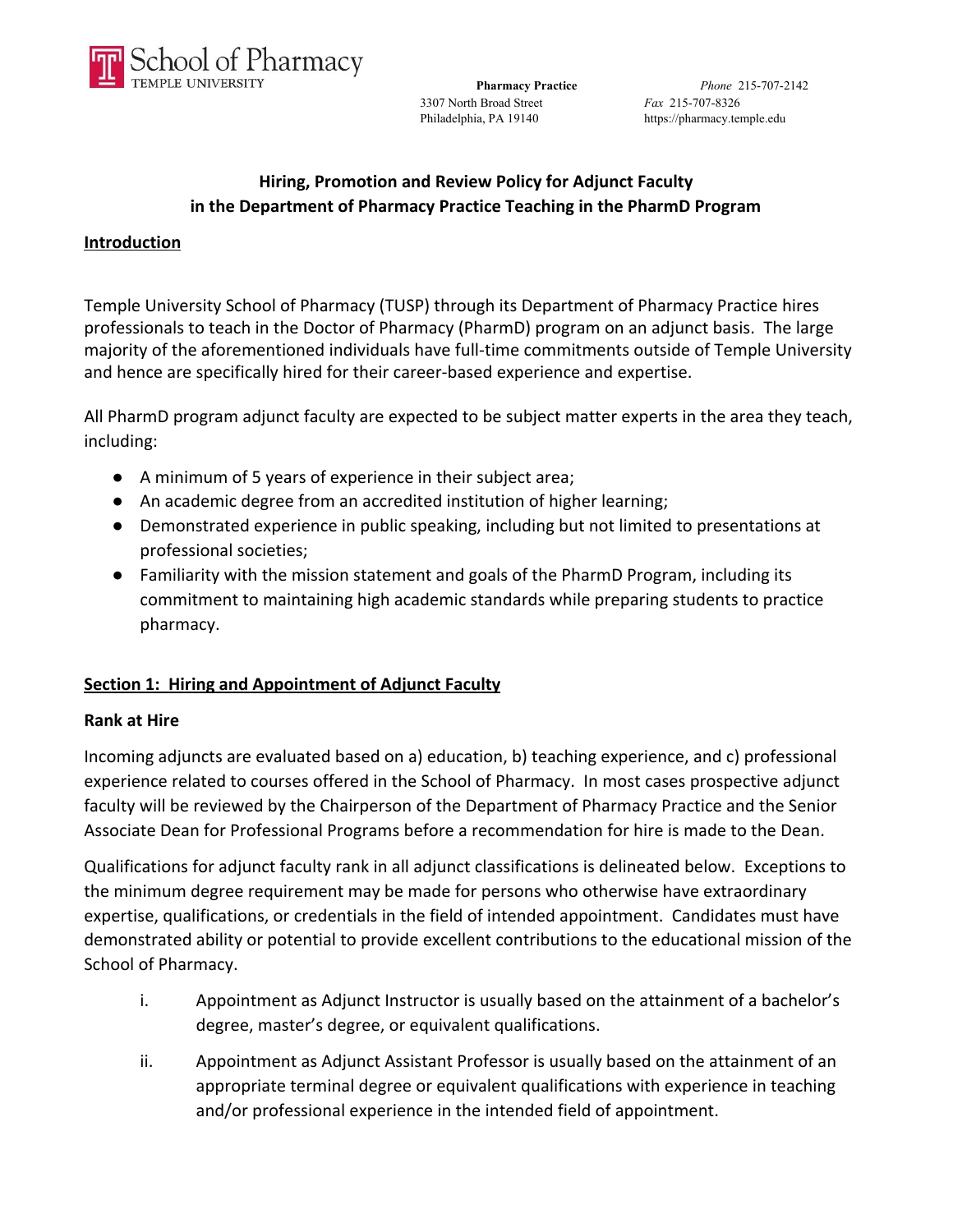- iii. Appointment as Adjunct Associate Professor is usually based on the attainment of the qualifications necessary for Adjunct Assistant Professor with substantial experience in teaching, research/publications in the intended field of appointment, and such experience as is pertinent to the duties to be performed as an adjunct faculty member.
- iv. Appointment as Adjunct Professor is usually based on the attainment of the qualifications necessary for Adjunct Associate Professor, with the candidate having attained a substantial reputation in their field as evidenced, for example, by a significant record of publications, presentations, or other work in the intended field of appointment or who has received substantial honors or recognition in their field of endeavor such as having achieved a position of major responsibility in the corporate or regulatory sector.

These qualifications are further described in the Appendix of this document. The ultimate decision as to the rank of appointment is at the discretion of the Dean of the School of Pharmacy.

Upon selection of a candidate for an adjunct position, the incoming adjunct must submit a current resume, proof of completion of the terminal degree received, and other documents related to professional experience as appropriate.

Upon hiring, the appointment letter will indicate rank, rate of base pay, and the number of credits for each assigned course. The appointment letter will also contain a link to information regarding hiring criteria and the School guidelines for the appointment of adjunct faculty rank. Adjunct faculty, at the time of appointment may request appointment at any rank for which they are qualified. When making the request, the adjunct faculty must provide sufficient evidence that they meet the minimum qualifications for that rank in accordance with University and School of Pharmacy policy. In official communications and references, adjunct faculty members may use their appropriate academic title (Adjunct Instructor, Adjunct Assistant Professor, Adjunct Associate Professor, etc.) and their preferred title, such as Dr., Ms., or Mrs. (NAME).

### **Section 2: Adjunct Faculty Resources**

Each newly-hired adjunct will have the following orientation programs: the adjunct will meet with the Chair of the Department of Pharmacy Practice, as well as other appropriate School of Pharmacy faculty/administrators for support, consultation, review of course materials, and classroom support.

In addition, all Adjuncts teaching online shall meet with the Chair of the Department of Pharmacy Practice, appropriate Pharmacy Practice faculty, and the TUSP Senior Technical Support Specialist for assistance with online technology and learning tools. The individual may also be directed to the Center for the Advancement of Teaching and other University resources as needed.

The new adjunct is required to submit a course syllabus at least six weeks before the start of the semester, so the Pharmacy Practice Department can provide sufficient support in the development of the course and online learning technology.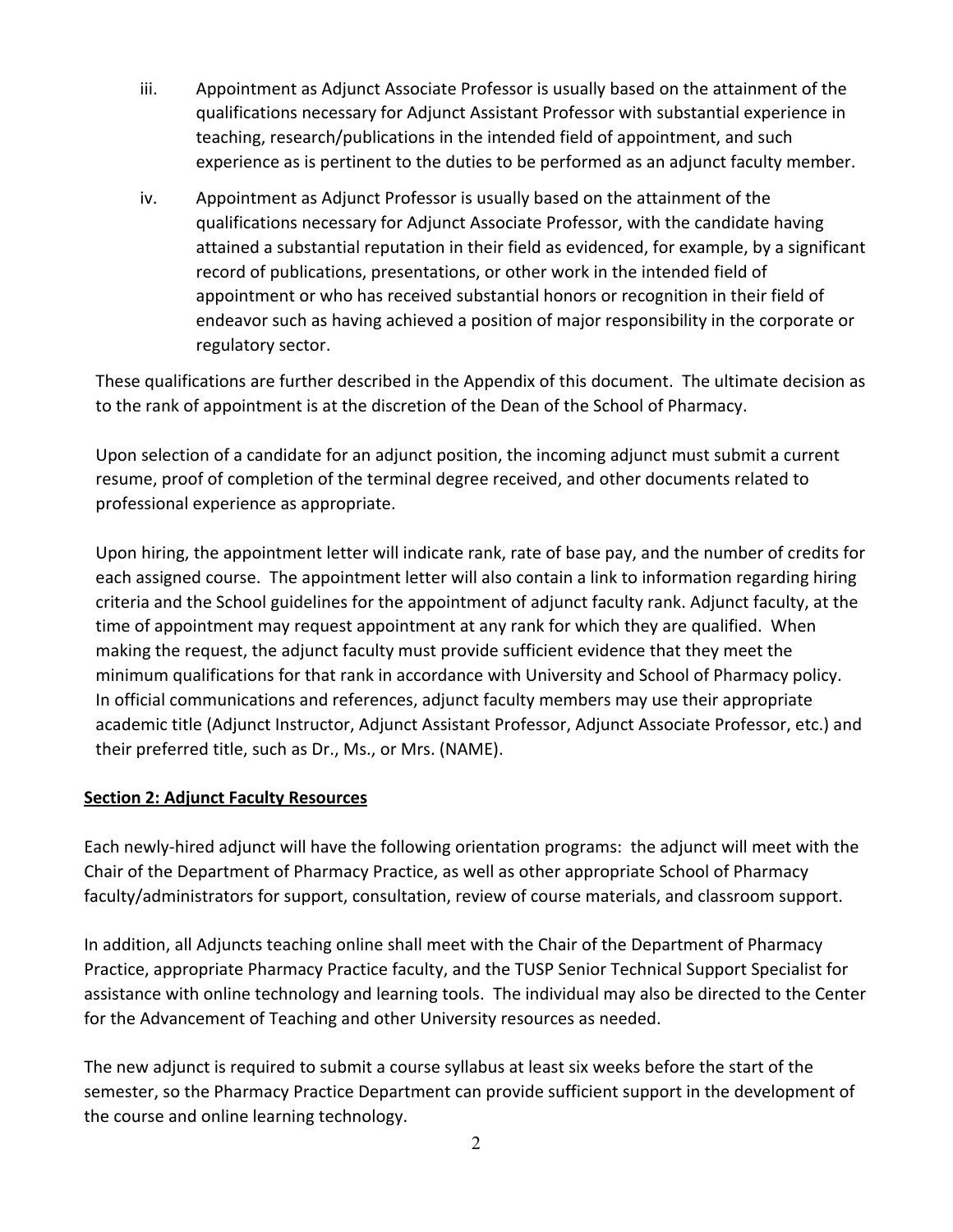#### **Section 3: Rates of Pay**

| <b>Adjunct Rank</b>     | Effective 7/1/2020 (per s.h.) | Effective 7/1/2022 (per s.h.) |
|-------------------------|-------------------------------|-------------------------------|
| <b>Instructor</b>       | \$1550                        | \$1600                        |
| <b>Asst. Professor</b>  | \$1600                        | \$1650                        |
| <b>Assoc. Professor</b> | \$1700                        | \$1750                        |
| <b>Professor</b>        | \$1750                        | \$1800                        |

#### **Table 1: Minimum Per Credit Rates**

Adjunct faculty members are paid at rates compatible with or higher than those determined by the current TAUP contract. Some considerations that may allow for increases over the TAUP rate may include: length of time an adjunct faculty member has taught in the School, extraordinary experience or qualifications, completion of a terminal degree, competitive market conditions, and instruction of very large classes.

A pay rate above the TAUP contractual agreement is at the sole discretion of the Dean. If an adjunct faculty is promoted to a higher academic level, they will receive the percent increase established by the TAUP contract for changes in professional title. If an additional pay rate is also recommended, this must be approved by the Dean.

### **Section 4: Length of Appointment**

The Department of Pharmacy Practice in the School of Pharmacy typically hires instructors by semester. This permits the greatest flexibility for the program's scheduling and also for adjunct instructors, who often have full-time, professional commitments. There are no multi-semester appointments in the Department of Pharmacy Practice at the School of Pharmacy; any exceptions are at the discretion of the Dean.

The department hires adjunct faculty according to programmatic need each semester as well as student demand for courses. There is no guarantee that adjuncts are hired every semester; likewise, adjunct faculty may ask not to be scheduled during certain semesters.

Adjunct faculty members may teach a maximum of 8 credit hours per semester. This limit generally translates into teaching two (2) courses of 3 or 4 credit hours each in the semester.

### **Section 5: Policies and Practices for Formal Evaluation of Adjuncts**

● Evaluations shall include multiple measures of performance, and may include classroom observation, a review of syllabi and other course materials (e.g., slides, exams), student projects and / or assignments. SFFs will not be used as the primary tool for evaluation except in the case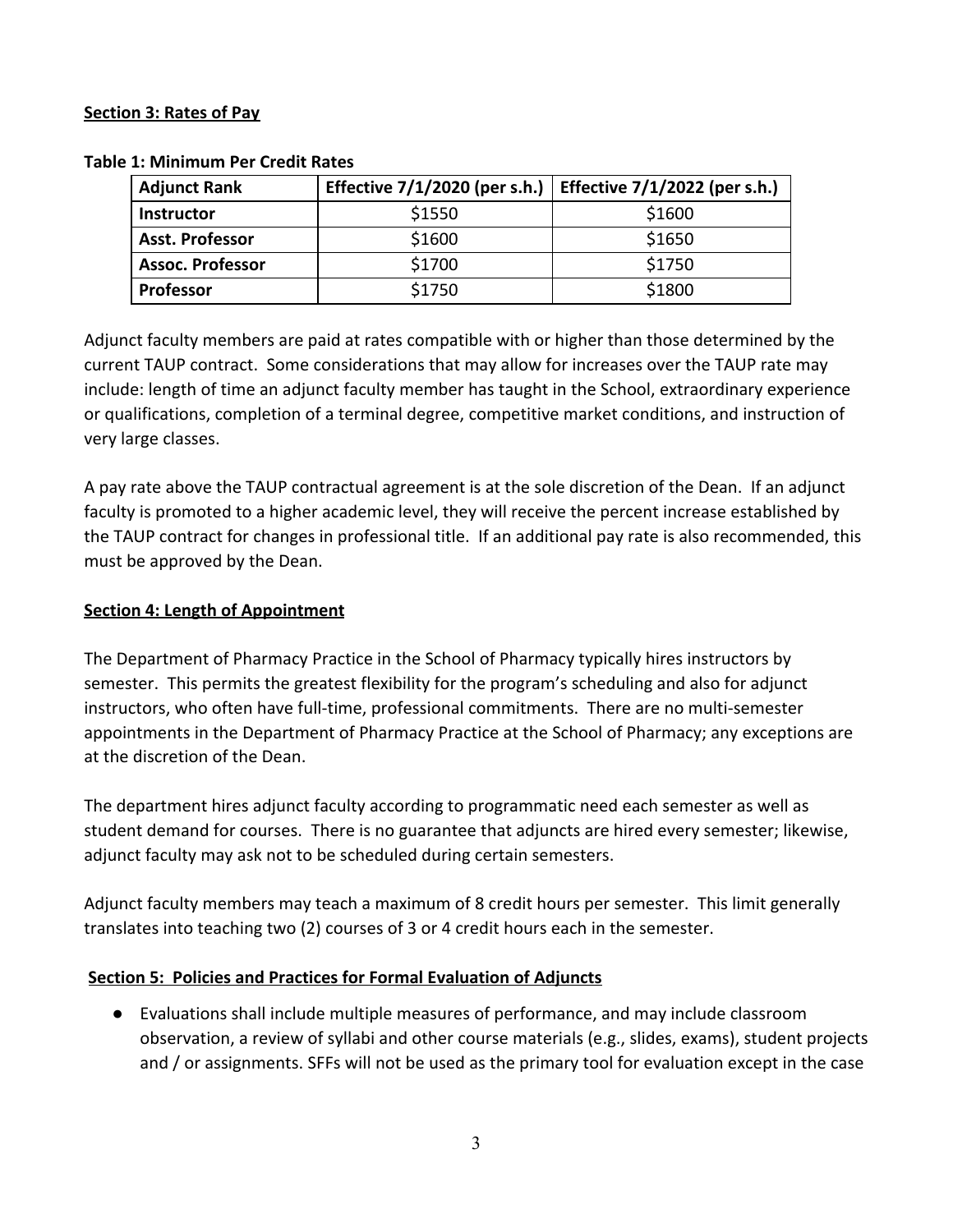of exceptional circumstances. The determination of exceptional circumstances is in the sole discretion of the university.

- All adjunct faculty will be reviewed according to the University's course evaluation process, which includes the distribution of electronic Student Feedback Forms (SFFs) at the end of each semester. Faculty may also request a review on their own. Faculty are responsible for reviewing their evaluations.
- For all first-time adjunct faculty, the Chair of the Department of Pharmacy Practice or a designee will monitor at least one class meeting per new instructor for a semester (which may be done through watching a recording). The Chair of the Department of Pharmacy Practice may also conduct additional surveys of students.
- Adjunct faculty may request an evaluation in order to be considered for promotion or a pay increase.
- An evaluation will normally occur in the semester in which it is requested, provided the required resources are available and the request is made prior to the completion of the first 4 weeks of the semester. If it cannot be done in the semester in which it is requested, it will be done in the next semester in which they are employed.
- The evaluator(s) will endeavor to provide the adjunct faculty member with a written summary of the evaluation within 30 calendar days of the review. The summary will be placed in the adjunct's departmental and personnel file.
- An adjunct may request a formal evaluation at any time, but no more than once during any 2 successive semesters of employment.
- An individual who is designated to make personnel recommendations may evaluate an adjunct teaching in the School at any time. Normally an adjunct will be notified at least one (1) week before the evaluation. Under exceptional circumstances, the University, in its sole discretion may conduct an evaluation without notice. If samples of student work are requested, the adjunct will be allowed up to an additional week to assemble and provide requested materials.
- An adjunct who receives an unsatisfactory evaluation may provide a written response which will be placed in the personnel file. If a response is submitted, a note will be placed in the departmental file stating that a response is included in the personnel file.

### **Section 6: Promotions to a higher adjunct faculty rank**

Re-evaluation of rank or promotion to a higher rank will be based upon excellent performance, sustained professional growth, and improvement. There is no mandatory time at which an adjunct must be considered for promotion to a higher level. Adjuncts wishing to request a promotion review must request it through the Department Chair. The Chair may also assign the review process to a departmental committee.

In order to be considered for a higher rank, an adjunct faculty must present appropriate documentation of qualifications for the requested rank consistent with University policy. Documentation required includes: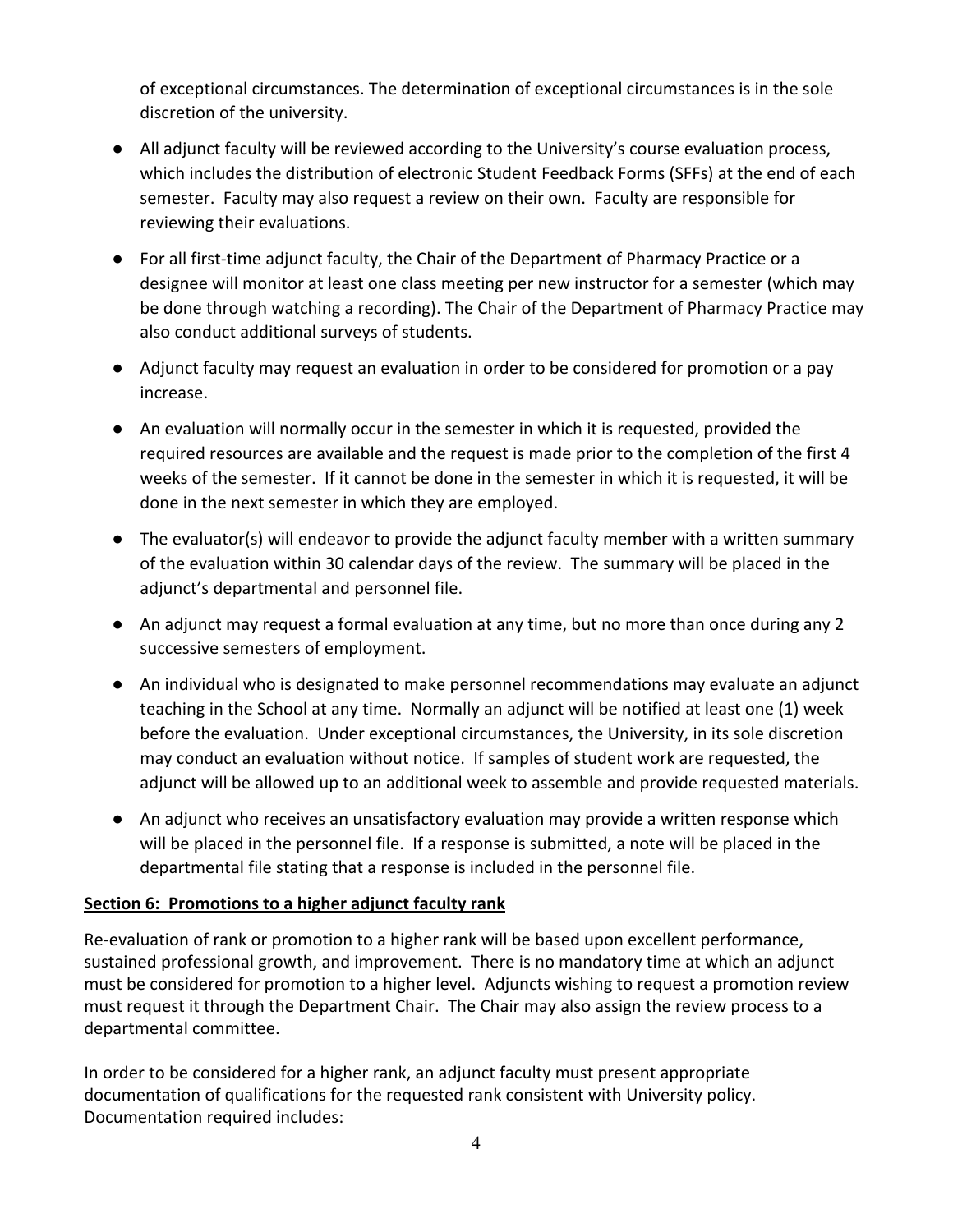- Curriculum Vitae
- Letter of application, highlighting reasons to consider the candidate for promotion, or pay increase
- Evidence of Teaching and Instruction
- Evidence of Teaching Evaluation as indicated above in Section 5

If requested to review promotion materials, the departmental committee will endeavor to provide a written summary of the evaluation to the adjunct faculty member and Department Chair within 30 calendar days of the review. This summary will be placed in the Adjunct's departmental and personnel file. At the conclusion of the review process by the departmental committee, the Chair may also request a meeting with the adjunct faculty before a decision is made. The Chair then submits the recommendation for a change in rank to the Dean. Decisions regarding promotion in rank or pay are at the sole discretion of the School of Pharmacy. The final decision is made by the Dean.

# **Appendix**

### **Qualifications for Specific Ranks**

Adjunct Instructor – Individuals who exhibit promise as educators contributing to the teaching mission and for whom an appointment to a professorial rank may not yet be appropriate may be recommended for an initial appointment as an Adjunct Instructor. Such individuals will in most instances have an appropriate terminal professional degree, or equivalent qualifications, appropriate to their specialty or discipline. Exceptions to this degree requirement may be made for persons who otherwise have extraordinary expertise, qualifications, or credentials in their field.

Adjunct Assistant Professor - Individuals who are recommended for an initial appointment or for promotion from Adjunct Instructor to the rank of Adjunct Assistant Professor in most instances will have completed a terminal professional degree appropriate to their specialty or discipline. They must have demonstrated ability or potential to provide excellent contributions to the educational mission of the School of Pharmacy. Exceptions to the degree requirement may be made for persons who otherwise have extraordinary expertise, qualifications, or credentials in their field.

Adjunct Associate Professor- Individuals who are recommended for an appointment to the rank of Adjunct Associate Professor must have the qualifications necessary for Adjunct Assistant Professor and, in addition, have documented outstanding performance in teaching / instruction, effective participation in student education as evidenced by student and peer evaluations, development of new courses or special teaching materials, and / or significant achievements in the domain of their professional disciplinary activities. In some instances, the aggregate achievement in these areas rather than the level of achievement in each area will provide sufficient grounds for considering an individual for appointment or promotion to this rank.

Adjunct Professor – Individuals recommended for appointment or promotion to the rank of Adjunct Professor will ordinarily fulfill the qualifications for appointment to the rank of Adjunct Associate Professor and, in addition, must have a substantial reputation for excellence in teaching / instruction and / or a record of scholarship, presentations, or leadership positions of substantial authority,